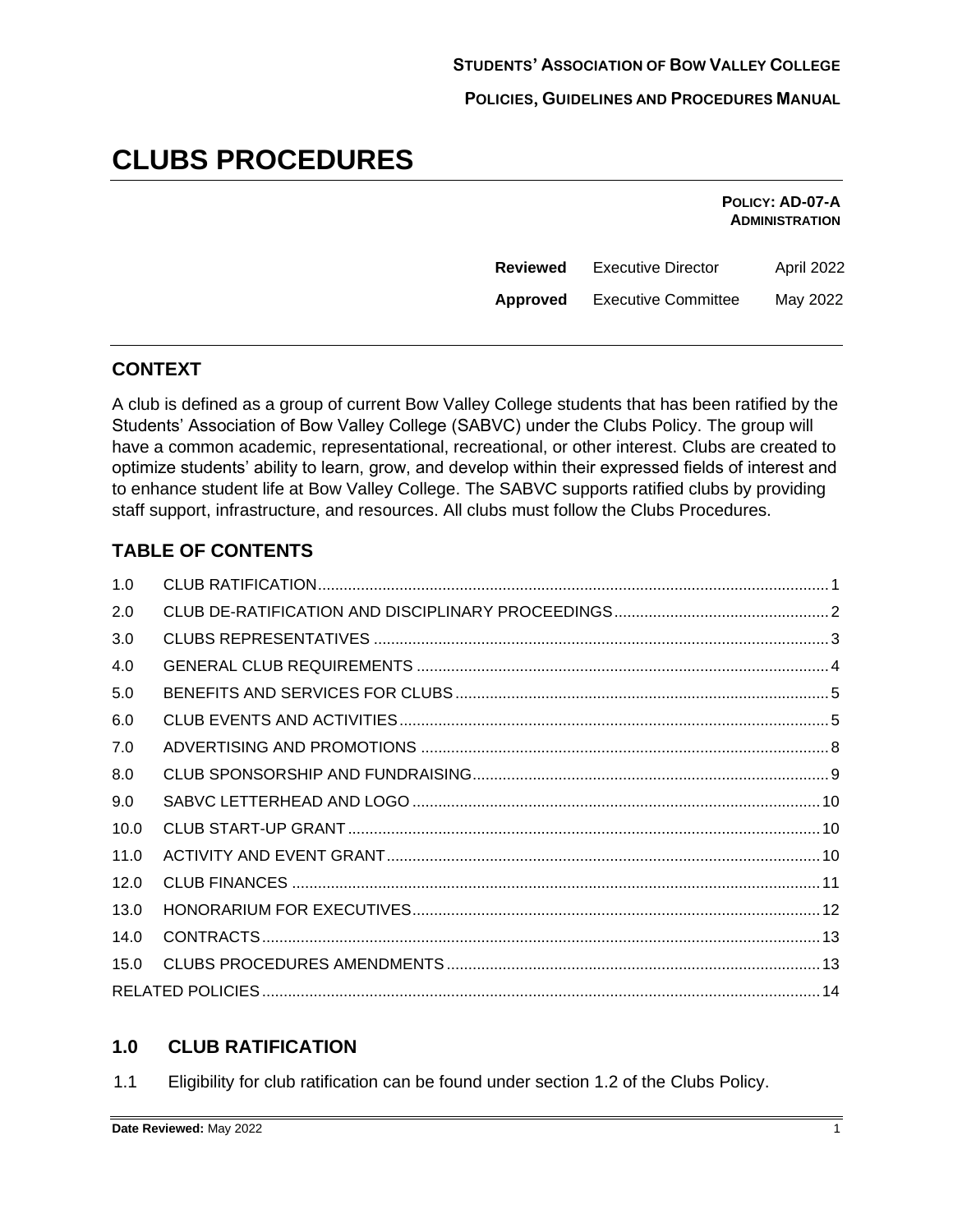- <span id="page-1-1"></span>1.2 Prior to submitting the Clubs Ratification Application Package, a representative of the club must meet with a SABVC Clubs Representative to ensure proper completion and to review all applicable procedures and policies of the SABVC.
	- 1.2.1 SABVC Clubs Representative is the staff member of SABVC responsible for managing and guiding clubs and club's activities.
	- 1.2.2 This is a mandatory meeting for all new clubs as part of their ratification process.
- 1.3 Once the application is submitted to the SABVC Clubs Representative, the application will be submitted to Students' Council for approval.
- 1.4 If the criteria in the Clubs Policy 1.2 have been met as well as item [1.2](#page-1-1) of these Procedures, the club shall be ratified by Students' Council and thus have access to all club benefits outlined in this document.

## <span id="page-1-0"></span>**2.0 CLUB DE-RATIFICATION AND DISCIPLINARY PROCEEDINGS**

- 2.1 Students' Council has the authority to de-ratify a club based on section 2 of the Clubs Policy.
- 2.2 A club will be subject to disciplinary proceedings and may be de-ratified if:
	- 2.2.1 The club does not abide by the group's own constitution as ratified.
	- 2.2.2 The club abuses the SABVC's services, privileges or funding.
	- 2.2.3 The club uses the corporate name, logo, and/or initials of the SABVC without the written consent of the SABVC Executive Director, the SABVC Clubs Representative, or designate.
	- 2.2.4 The club uses the corporate name and/or symbol of any outside organization, including Bow Valley College, without written consent.
	- 2.2.5 The club recruits members to any outside organization. Club Chapters must seek approval from Executive Director or SABVC Clubs Representative.
	- 2.2.6 The club enters into any contract which is not duly authorized and endorsed by the appropriate SABVC signing authorities or designate(s).
	- 2.2.7 The club fails to make deposits and provide proof of deposit of event proceeds within ten (10) business days following the event.
	- 2.2.8 The club does not abide by the "General Club Requirements" section below or any other section of the Clubs Policy or these procedures.
	- 2.2.9 The club fails to comply with standards for human rights and antidiscrimination.
	- 2.2.10 For any other reason deemed by the SABVC Executive Director or SABVC Clubs Representative to warrant disciplinary proceedings.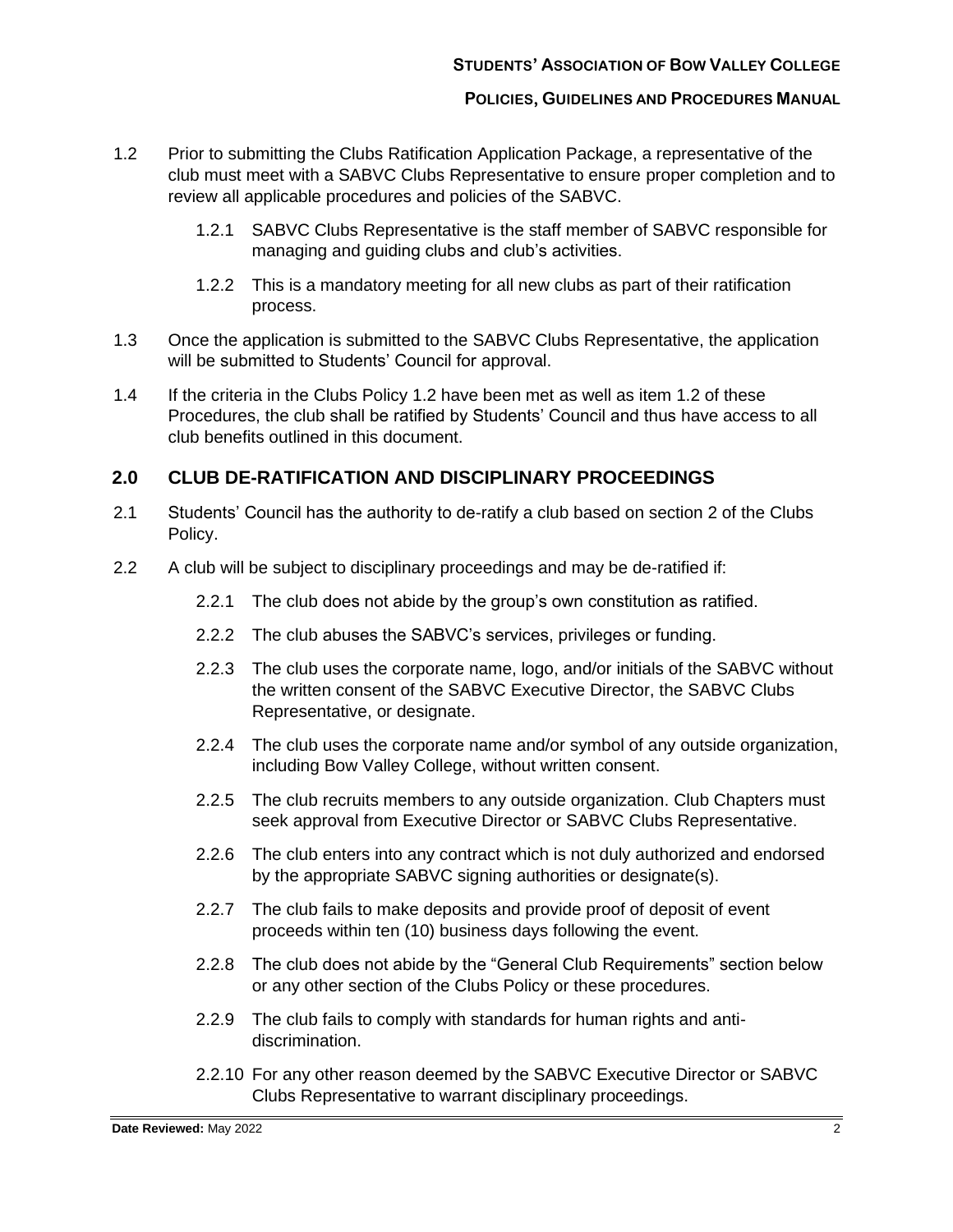#### **STUDENTS' ASSOCIATION OF BOW VALLEY COLLEGE**

## **POLICIES, GUIDELINES AND PROCEDURES MANUAL**

- 2.3 Disciplinary proceedings may range from verbal warnings to recommendations for deratification depending on the severity of the infraction and the perceived intent behind it. The following list is only a guideline for the application of disciplinary proceedings and does not diminish the authority of the Executive Director and the SABVC Clubs Representative to use judgment in individual cases or the authority of Students' Council to de-ratify a club for any reason:
	- 2.3.1 For minor infractions with no negative consequences to SABVC or BVC and with no perceived malintent, a verbal warning may be issued by the SABVC Clubs Representative to the club representatives.
	- 2.3.2 For more severe infractions with minor negative consequences to SABVC or BVC with no perceived malintent, a written warning may be issued to the club representatives and placed in the club's file.
	- 2.3.3 For more severe infractions with significant negative consequences to SABVC or BVC with no perceived malintent, actions may be taken which restrict the club's access to some or all SABVC benefits entirely or for a period of time and may result in de-ratification. A club may be required to replace one or more executive members to maintain their ratification.
	- 2.3.4 For any infractions with perceived intent, more severe disciplinary proceedings will be applied up to an including de-ratification.
- 2.4 In the event that a club is subject to disciplinary proceedings more severe than a verbal warning, the SABVC Clubs Representative will prepare a written document outlining the discipline and the reasons for it which will be given to the club executives, placed in the club's file, and provided to Students' Council as information.
- 2.5 In the event that discipline includes a recommendation to Students' Council for deratification, the SABVC Clubs Representative will provide a written document outlining the recommendation and the reasons for it to the club executives and the club file in addition to forwarding the recommendation to Students' Council.
- 2.6 A club that has been de-ratified will be notified by the SABVC Director of Internal Affairs within three (3) business days of the de-ratification. Included in this notice will be the reasons for de-ratification and information regarding the appeal process.
- 2.7 A club may appeal their de-ratification by providing a letter of intent to appeal to Students' Council within three (3) business days of the de-ratification.
- 2.8 BVC may pursue misconduct proceedings for any unacceptable actions of club members as determined by BVC independent of the above disciplinary actions.

## <span id="page-2-0"></span>**3.0 CLUBS REPRESENTATIVES**

3.1 Each club shall be responsible for filling at least three (3) club executive positions in a manner outlined by the club's constitution. The three positions will be President, Vice-President, and Treasurer.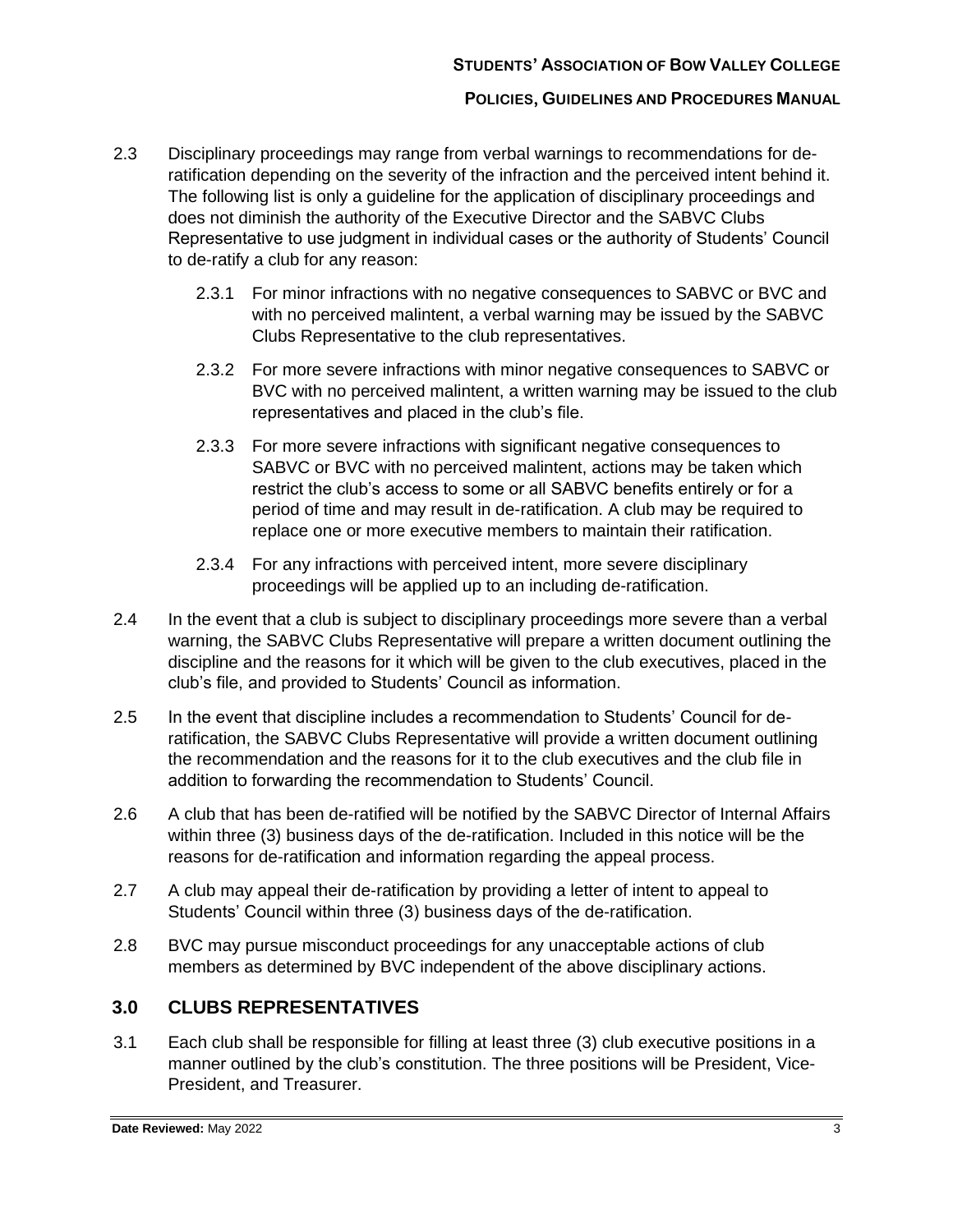- 3.1.1 A student may not be the President of more than one club; however, a President may be a member of another club.
- 3.2 At least three (3) of the elected club executives shall be registered with the SABVC as signing authorities for the club they represent. These club signing officers are not signing officers for the SABVC and their authority is limited to their own club functions in accordance with the Clubs Policy and these procedures.
- 3.3 Clubs are volunteer groups and not businesses. Therefore, all club executive positions shall be voluntary and have no remuneration associated with them. Club executives shall not charge a fee for regular services to their club. A club executive facing a potential conflict of interest must declare the conflict of interest to the club members and abstain from any decision where there is a potential for personal gain.
- 3.4 One (1) of the elected club executives shall be designated as the club's SABVC Liaison and will be the main point of contact and communication between the club and SABVC.

## <span id="page-3-0"></span>**4.0 GENERAL CLUB REQUIREMENTS**

- 4.1 Each club shall serve the needs of their members and shall:
	- 4.1.1 Be required to have an executive officer of the club present at all club meetings.
	- 4.1.2 Submit appropriate forms to the SABVC Clubs Representative for event or activity approvals, bank withdrawals, or grant applications.
	- 4.1.3 Receive SABVC approval for all club events and activities. The organizing individuals of unapproved events will hold personal liability for the activity as the activity will not be covered under Students' Association liability insurance.
	- 4.1.4 Submit receipts for expenses incurred as proof of expenditures.
	- 4.1.5 Have no authority or power to bind the Students' Association or the individual club to a contract of any nature whatsoever. Any contract which the club wishes to enter into must be executed on behalf of the club by the authorized signing officers or designate(s) of the Students' Association in accordance with the Clubs Policy section 9.3; and item [14.0](#page-12-0) of these Procedures.
	- 4.1.6 Under no circumstances spend or attempt to spend funds in excess of the amount available in the club's account. On no account will the Students' Association be bound for any expenditure in excess of the account balance.
	- 4.1.7 In accordance with the Clubs Policy section 5.0, ratified clubs shall submit the Fall Activity Report by November and Winter Activity Report by March to the SABVC Club Representative. The reports must include at a minimum: a list of all of the club's events and activities for that period; a list of the club's current executive officers; a detailed financial report that shows the group's financial position; a list of the semester's general and executive meetings; a current copy of the club's constitution; and a general description of the clubs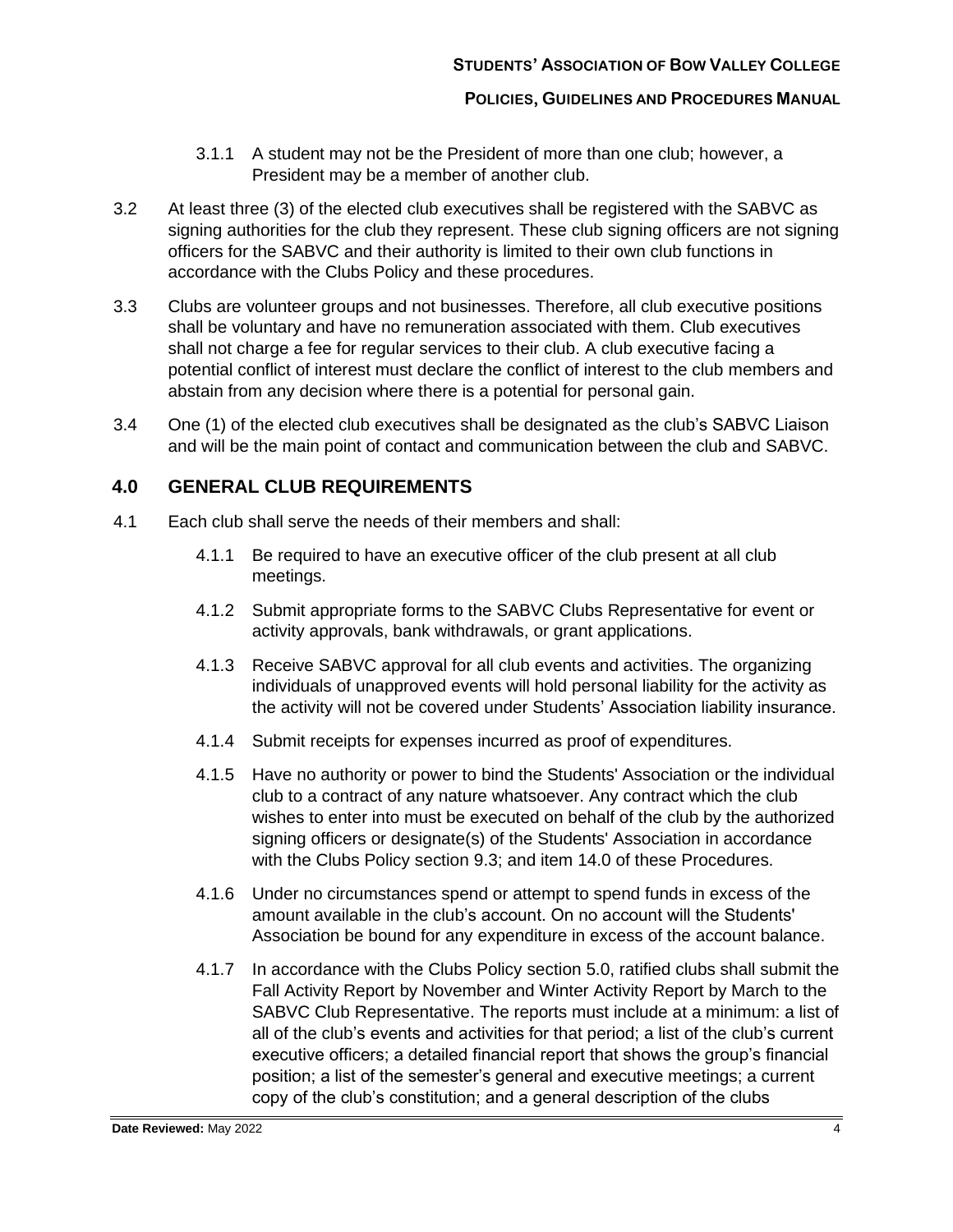continuity plan. This shall serve as the club's request to maintain the basic grant and benefits.

- 4.1.7.1 For the financial position section, SABVC will provide a finance report to each club informing their current situation based on bank statements and receipts provided. SABVC will provide the reports by the first week of November and the first week of March.
- 4.1.8 Be present or represented at all required meetings of the Students' Association including the Annual General Meeting and any Special General Meetings.
- 4.1.9 Recruit members for their own club but not as members to any outside organization.

## <span id="page-4-0"></span>**5.0 BENEFITS AND SERVICES FOR CLUBS**

- <span id="page-4-3"></span>5.1 Ratified clubs have special access to Students' Association services and resources subject to availability and approval if required. These are:
	- Funding to support the cost of club events up to a maximum of 80%
	- **■** Event Advice
	- Free printing for club's activities up to 20 colour copies per event
	- Assistance to share club's information on SABVC Social Media
	- Meeting space with enough notice & Table bookings
	- Club email account
	- **■** Insurance coverage for events

## <span id="page-4-1"></span>**6.0 CLUB EVENTS AND ACTIVITIES**

## **Activity Approval**

- <span id="page-4-2"></span>6.1 All activities hosted by a club must be approved in advance by SABVC. An activity can be defined as any event (except meetings) held on or off campus by the members of a club. The following requirements must be met for all club activities:
	- 6.1.1 All club activity requests must be made through a "**Club Activity Application**" and received by the SABVC Clubs Representative a minimum of two (2) weeks in advance of the date of their proposed activity and no more than two (2) months in advance of the proposed activity. This is to ensure a timely event approval and room booking if applicable.
	- 6.1.2 Travel Authorization requests must be made through a "**Club Travel Authorization Application**" and received by the SABVC Clubs Representative a minimum of three (3) weeks in advance of the date of their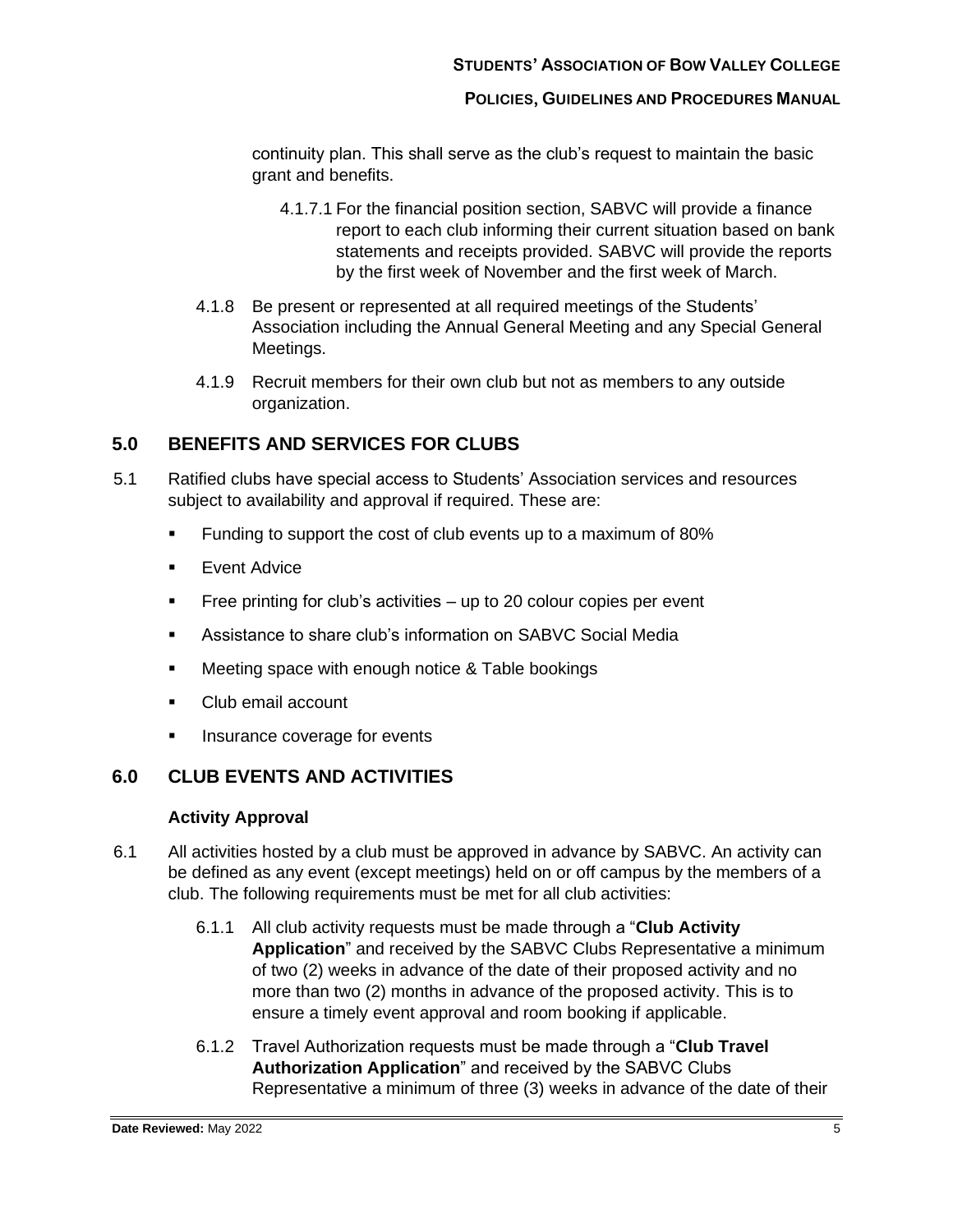#### **STUDENTS' ASSOCIATION OF BOW VALLEY COLLEGE**

#### **POLICIES, GUIDELINES AND PROCEDURES MANUAL**

proposed domestic travel; and a minimum of three (3) months in advance of the date of their proposed international travel. This is to ensure a timely travel approval.

- 6.1.3 All activities must follow the various guidelines of the following agencies or organizations in order to be considered for approval: Federal, Provincial and Municipal regulatory bodies dealing with that particular activity; BVC policies and procedures; the SABVC bylaws and policies; and any other guidelines set up by Bow Valley College or the SABVC.
- 6.2 The SABVC Clubs Representative will assist clubs in booking appropriate on-campus spaces for approved events and activities if the approved events and activities meet the criteria established for use of those spaces including all applicable BVC and SABVC policies and procedures.
- 6.3 The SABVC holds adequate insurance coverage for most events clubs may wish to hold both on and off campus. For more information about insurance coverage, clubs should contact SABVC Clubs Representative.
- 6.4 Club members will be required to sign waiver forms to assume personal liability for highrisk activities.
- 6.5 Students' Council shall approve Club Events without personal judgment on the use of the Club's Funds, in accordance with Clubs Policy section 3.2.2.

#### **Alcohol Use at Events**

- 6.6 The organizers of all activities where alcohol is to be served, including activities off campus, must adhere to these requirements:
	- 6.6.1 Liquor shall only be served in licensed venues.
	- 6.6.2 No minors are allowed to participate, either as a guest or as a volunteer.
	- 6.6.3 The organizers of activities are responsible for every aspect of that activity.
	- 6.6.4 At any outside event, the club is responsible for ensuring the Alberta Gaming and Liquor Control rules, and the rules of the premises are properly enforced. This means the clubs are responsible for door control, coat check, liquor ticket sales, and security throughout the night.
	- 6.6.5 Clubs are responsible for ensuring that food is available to their patrons until the bar closes. Under no circumstances are volunteers allowed to consume or serve any alcohol, at any time during the event before or during each volunteer's shift.
	- 6.6.6 No liquor may be served to anyone who arrives intoxicated and it is in the club's best interest not to allow them in. Under the Alberta Gaming and Liquor Commissions provisions, the club has a right to prevent entry of an intoxicated person even if the guest has a valid ticket.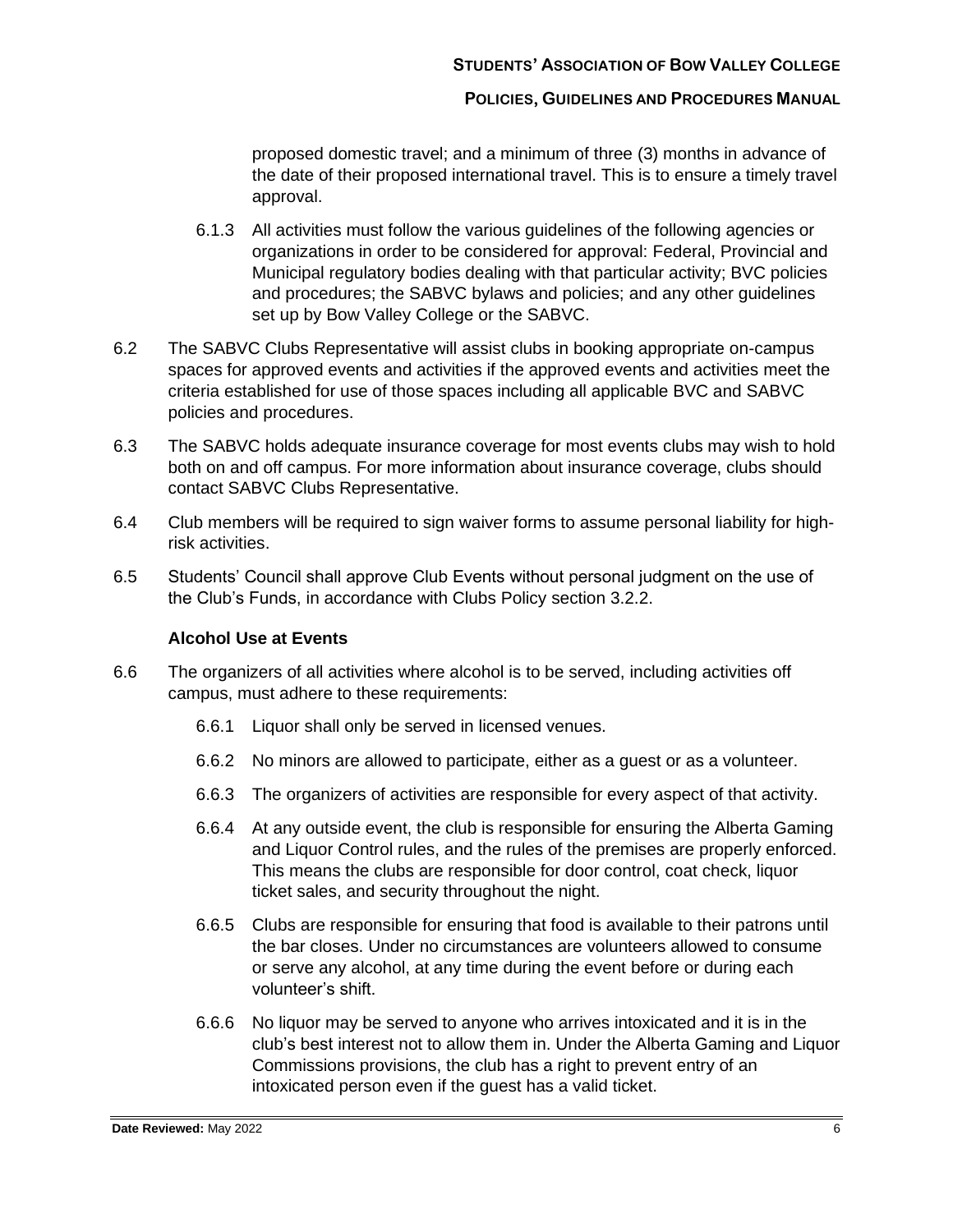- 6.6.7 The organizers of the club hosting the event are personally responsible for anyone allowed to become intoxicated at the event.
- 6.6.8 The club organizers are responsible for any person attending their event who appears to be intoxicated until that person is sober. If anyone drinks, drives and is involved in an accident, those organizers may also be held accountable in law for contributing to the incident through allowing the driver to become intoxicated.
- 6.6.9 The Students' Association does not approve of pub crawls under any circumstances, and their organization or promotion by a ratified club is not permitted.
- 6.6.10 Members of the campus who choose to organize pub crawls should be aware that they, as individuals and independent agents, assume responsibility and potential personal liability for the event and should be aware of all ramifications therein. The organization and implementation or promotion of pub crawls will result in de-ratification of the club.

#### **Tickets and Ticket Sales**

- 6.7 It is mandatory that clubs number and carefully track the distribution and sale of event tickets so as to not lose or de-value the tickets and to accurately project attendance.
- 6.8 All tickets must state:
	- 6.8.1 Club name and reference to being a SABVC Club, example "Club Name An SABVC Club".
	- 6.8.2 The time, date, and location of the activity must be clearly visible.
	- 6.8.3 For liquor related events you must include: "No Minors; Picture I.D. Required; Please don't drink and drive."
- 6.9 The club executives are responsible for all money collected for tickets. The club executives are personally responsible for any discrepancies in the accounting of ticket revenues.

#### **Booking Tables**

- 6.10 Clubs are entitled to request to book tables inside Bow Valley College for promoting activities, events, fundraising drives or membership sales according to these requirements:
	- 6.10.1 Clubs must indicate on their Club Activity Application the preferred dates and times for tables, but the date must not be prior to at least two (2) weeks after the date that the form is submitted. Every effort will be made to accommodate requests; however, booking is subject to availability. A club representative may work with the SABVC Clubs Representative to arrange an available date and time.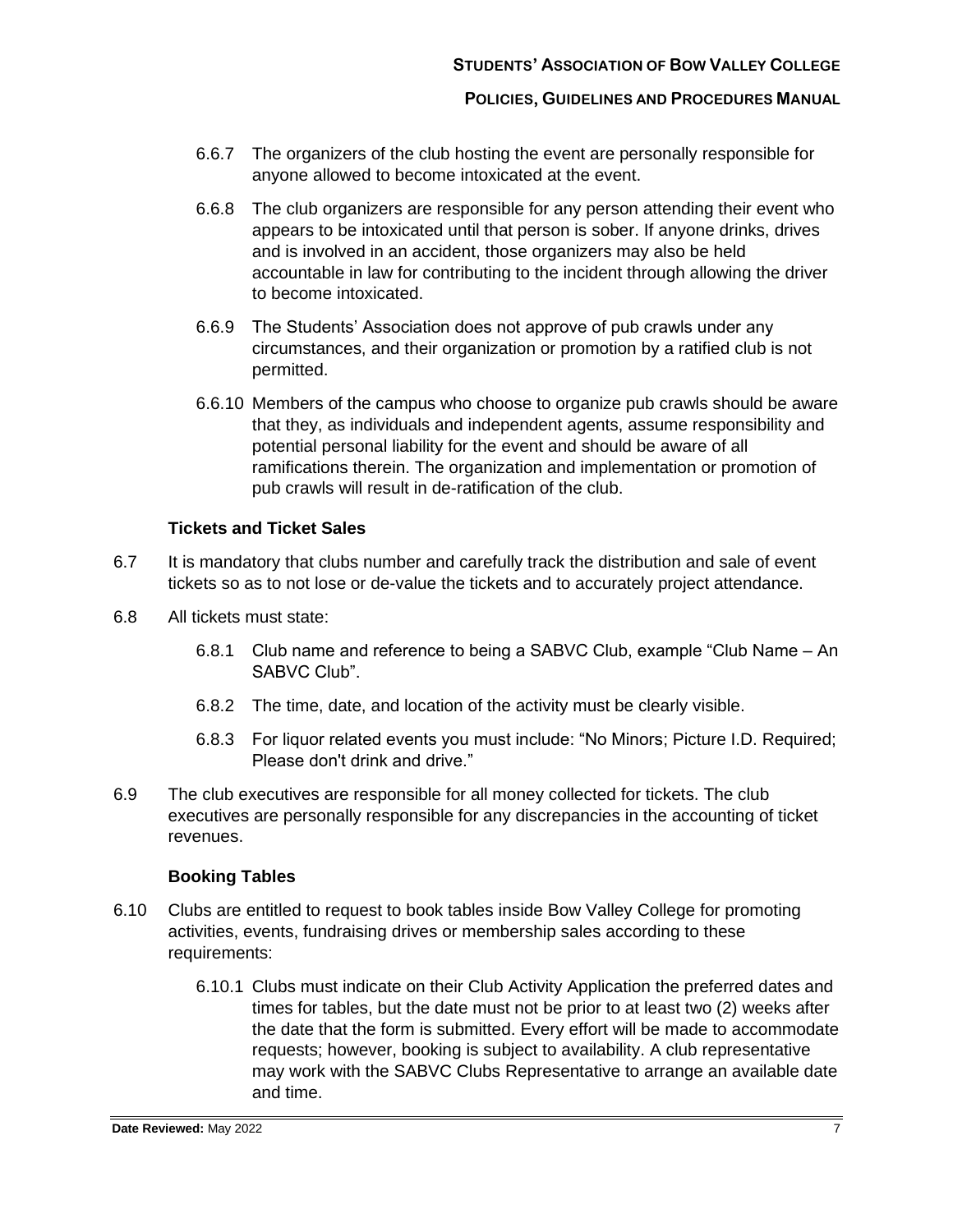- 6.10.2 Tables can be used for the purpose of recruiting members, promoting activities, or raising funds for the club but at no time can they be used as a means to recruit membership to any outside organization. Violation of this rule will lead to immediate de-ratification of the club.
- 6.10.3 Clubs that do not leave the tables clean after using will be responsible for paying the costs for cleaning the area.
- 6.10.4 The frequency of table bookings will be at the discretion of the SABVC Clubs Representative.
- 6.10.5 Signs or posters may only be attached to tables and not on painted surfaces.
- 6.10.6 The presence of special guests or celebrities at your table must be approved at the time of your table booking. The SABVC may monitor your activity. If these rules are violated, the SABVC reserves the right to deny further table bookings.
- 6.10.7 According to BVC Policy, tables may not be used to:
	- Fundraise or campaign for a political party or candidate;
	- Sell goods in direct competition with BVC stores/vendors.

#### **Working with Vulnerable Populations**

- 6.11 Club activities that involve working with vulnerable populations are only permitted with approved external organizations or BVC departments specialized in these areas.
	- 6.11.1 For the purpose of the Clubs Procedures, it is considered vulnerable population any persons or communities such as, but not limited to, children; survivors of domestic violence; survivors of sexual assault; survivors of human trafficking; persons with a disability; persons at risk of or experiencing homelessness; people in addiction recovery; etc.
	- 6.11.2 Potential organizations will be thoroughly researched and assessed to make sure they have the proper insurance and policies and procedures in place for screening volunteers before the organizations are considered approved.
	- 6.11.3 Club activities involving vulnerable populations shall follow the same instructions for Activity Approval as described in item [6.1.](#page-4-2)

## <span id="page-7-0"></span>**7.0 ADVERTISING AND PROMOTIONS**

- 7.1 SABVC will not allow clubs to advertise drinking games, below cost price specials on alcoholic drinks, free drink offers, or any other type of promotion prohibited by applicable laws or regulations.
- 7.2 Organizers must submit to SABVC Clubs Representative posters and handbills for approval. Allow one (1) week for analysis and approval.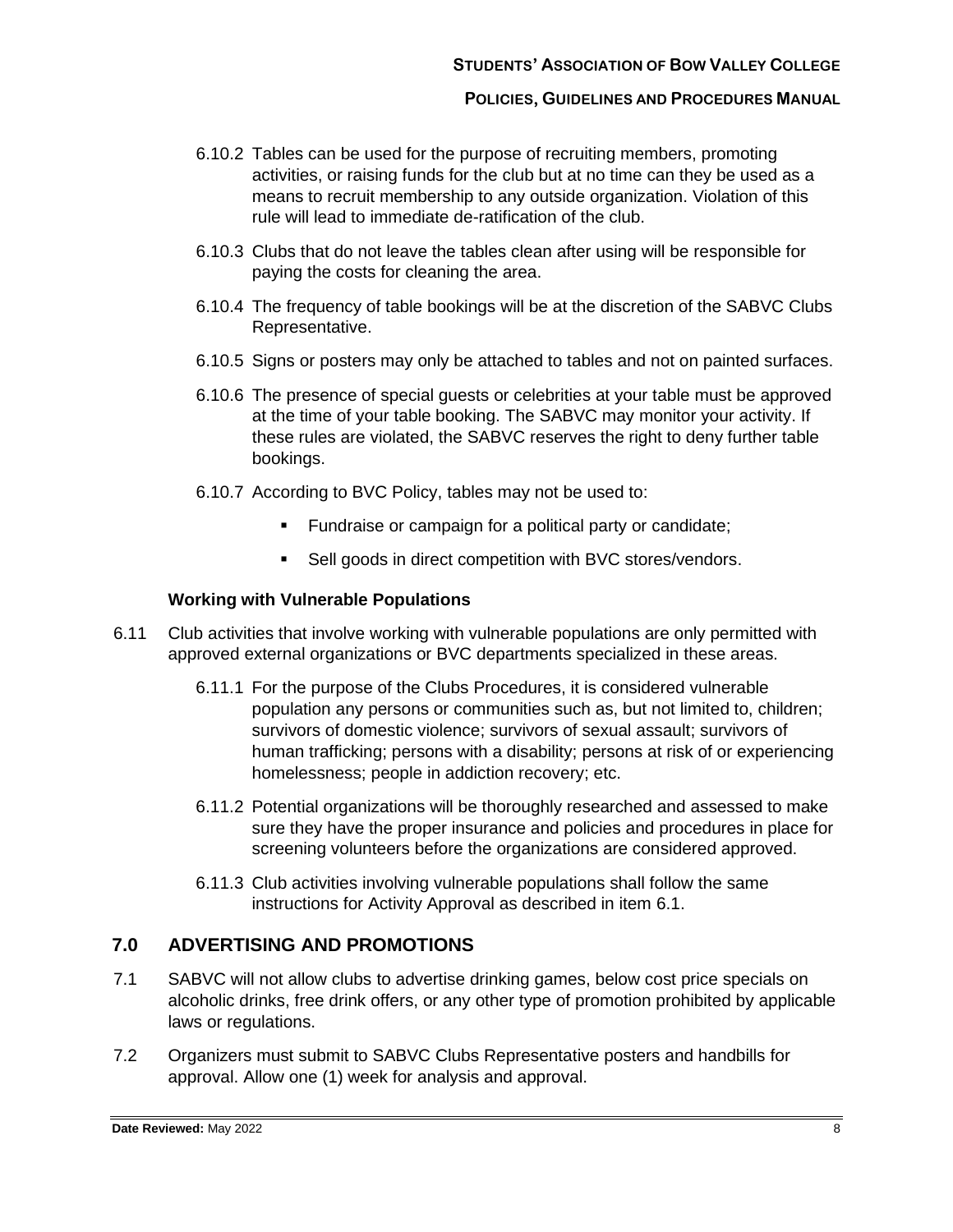- 7.2.1 Clubs are responsible for creating their own advertising material. SABVC will offer event advice and assistance to share club's information on SABVC Social Media in accordance with item [5.1;](#page-4-3) however, SABVC shall not create any kind of advertising or promotion material to clubs.
- 7.3 Posters may be given to the SABVC Clubs Representative for displaying on bulletin boards. Allow one (1) week for displaying unless otherwise negotiated with SABVC Clubs Representative.
- 7.4 Any advertising, including posters, handbills, tickets, or other promotions for an event or activity must have the following information printed on them so that the information can be clearly read:
	- 7.4.1 Club name and reference to being a SABVC Club, example "Club Name An SABVC Club".
	- 7.4.2 The time, date, and location of the activity must be clearly visible.
	- 7.4.3 For liquor related events you must include: "No Minors; Picture I.D. Required; Please don't drink and drive."
- 7.5 Clubs must obtain written permission from the SABVC Clubs Representative or designate to use part or all of the corporate name, symbol, and/or initials of the Students' Association of Bow Valley College.
- 7.6 Clubs are not to use part or all of the corporate name, logo, symbols, and/or initials of Bow Valley College.
- 7.7 Clubs may not use the corporate name and/or symbol of any outside organization without written consent.
- 7.8 The SABVC will prevent the distribution of any club advertising, promotions and communications that can be reasonably assumed to be discriminatory, as defined by the Alberta Human Rights, Citizenship and Multiculturalism Act.

## <span id="page-8-0"></span>**8.0 CLUB SPONSORSHIP AND FUNDRAISING**

- 8.1 Clubs are encouraged to fundraise. Fundraising activities could include, but are not limited to, on-campus fundraising events (provided that activity approval has been given for events), coupon book sales, ticket sales, candy sales, soliciting local businesses for donations, etc.
- 8.2 Clubs are not allowed to participate in licensed gaming fundraising including but not limited to raffles, 50/50 draws, casinos, bingos, pull tickets and cash prizes.
- 8.3 If the club proposes to promote a fundraising activity on or off-campus, club executives shall submit the Clubs Activity Application to the SABVC Clubs Representative a minimum of four (4) weeks in advance of the date of their proposed fundraising activity.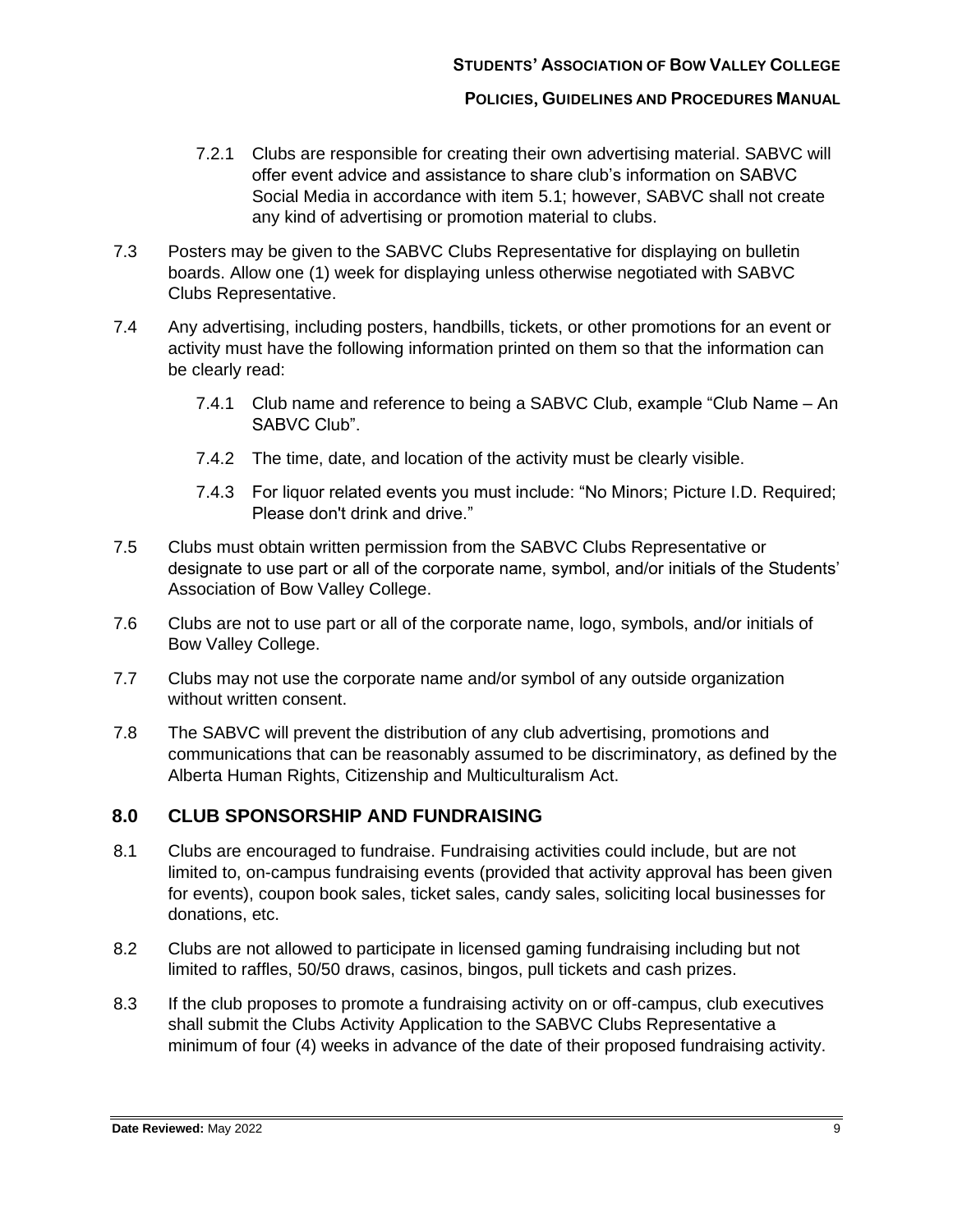## <span id="page-9-0"></span>**9.0 SABVC LETTERHEAD AND LOGO**

9.1 Clubs must seek approval from the SABVC Clubs Representative before printing any document on SABVC Letterhead or logo. The document must be for a pre-approved event or activity of the club.

## <span id="page-9-1"></span>**10.0 CLUB START-UP GRANT**

- 10.1 According to the Clubs Policy section 6.0, new clubs may be eligible for a Start-Up Grant in the amount of two hundred (200) dollars if the club provides an explanation of the intended use of the grant.
- 10.2 Applications for the start up fund must be submitted to SABVC no later than two (2) months after Students' Council approves the Club Application.
	- 10.2.1 To apply for the start up fund, clubs must submit the Start Up Fund Application to SABVC via email or in person.
	- 10.2.2 If the fund is approved by SABVC, clubs have up to three (3) months after Students' Council approves the Club Application to use the start up funds according to items 6.2 and 6.3 of Clubs Policy.
	- 10.2.3 Start Up Fund Application may not be approved if the application violates SABVC Bylaws and policies; or goals described in items 6.2 and 6.3 of Clubs Policy.
- 10.3 Approved funding will be deposited into the club's bank account.
- 10.4 Funding is subject to the availability of funds in the Students' Council grant budget at the time of ratification.

## <span id="page-9-2"></span>**11.0 ACTIVITY AND EVENT GRANT**

- 11.1 Funding may be available to support the cost of club events and activities up to a maximum of 80%. The exact amount is determined based on the club's projected need, the benefit to the students and student members, other available funding opportunities for the club, and the availability of funds in Students' Council grant budget.
- 11.2 To request the fund, clubs will add this information in the Club Activity Application and submit the application to the SABVC Clubs Representative a minimum of four (4) weeks in advance of the date of their proposed activity or event.
	- 11.2.1 Requests up to two hundred (200) dollars can be approved by the Executive Director or SABVC Clubs Representative **and** Director of Internal Affairs.
	- 11.2.2 Requests over two hundred (200) dollars will be send to Students' Council meeting for approval, in accordance with item 3.2 of Clubs Policy. Club Executives can choose to attend this Council meeting if they understand this will be beneficial to their request.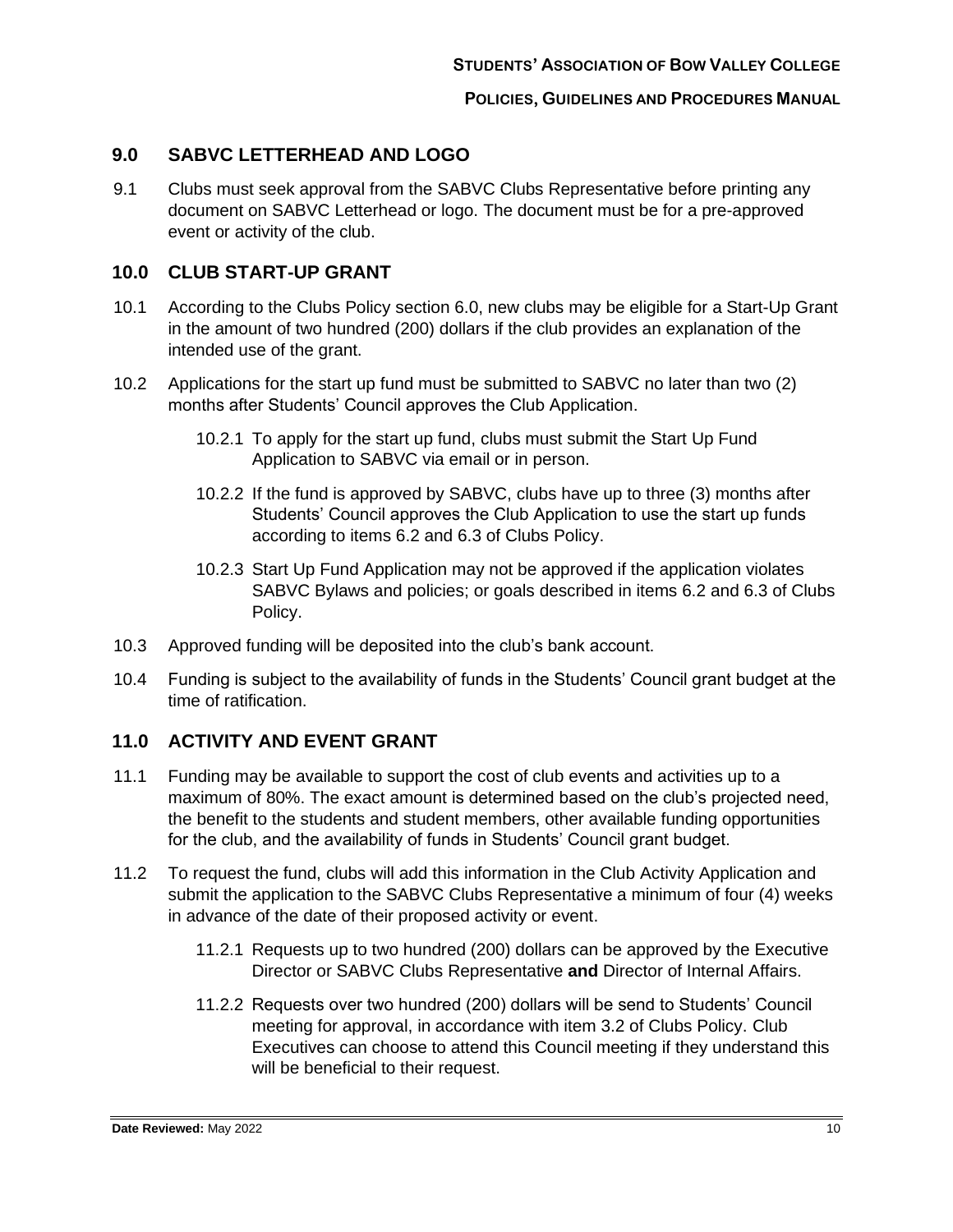11.3 All expenses directly related to the event or activity are eligible for the Grant upon Students' Council approval and will be reimbursed to the club when all expense receipts have been submitted to the SABVC Clubs Representative.

### <span id="page-10-0"></span>**12.0 CLUB FINANCES**

- 12.1 All clubs have the following responsibilities and rights relating to their finances:
	- 12.1.1 All ratified clubs must maintain a bank account with the Students' Association.
	- 12.1.2 The club Executives are responsible for managing their club's bank account.
	- 12.1.3 The Students' Association shall have a list of authorized signing authorities for each club who act on behalf of the club to receive money or authorize expenditures for that club.
	- 12.1.4 If for any reason a club does not maintain a positive bank account balance, the Executives of that club will become personally responsible for financially covering any charges in excess of the club's bank account balance.

#### **Inactive or De-Ratified Clubs**

- 12.2 If a club is de-ratified and/or becomes inactive for more than one semester, any balance in the club's bank account will be credited towards the Club Funding Budget to be used for future clubs' Start-Up Grants or Activity and Event Grants.
- 12.3 If a currently un-ratified or de-ratified Club has unpaid invoices or other financial obligations remaining from club activities which occurred while the club was ratified, the SABVC Clubs Representative may authorize payment of those invoices or other financial obligations from the SABVC club account. Reasonable steps will be taken to contact the last known club executives to communicate this and/or authorize the transaction.
	- 12.3.1 If for any reason the SABVC club account does not have enough bank account balance to cover the unpaid invoices or any other financial obligations, the Executives of that club will become personally responsible for financially covering the charges.

#### **Withdrawals**

- 12.4 Cheque requisition forms for club accounts, signed by at least two registered club signing authorities, must be provided to the SABVC Clubs Representative or the Executive Director. Allow two (2) weeks for processing time.
- 12.5 Withdrawal slips must be filled out, signed by two club signing authorities, and submitted to the Executive Director or to the SABVC Clubs Representative.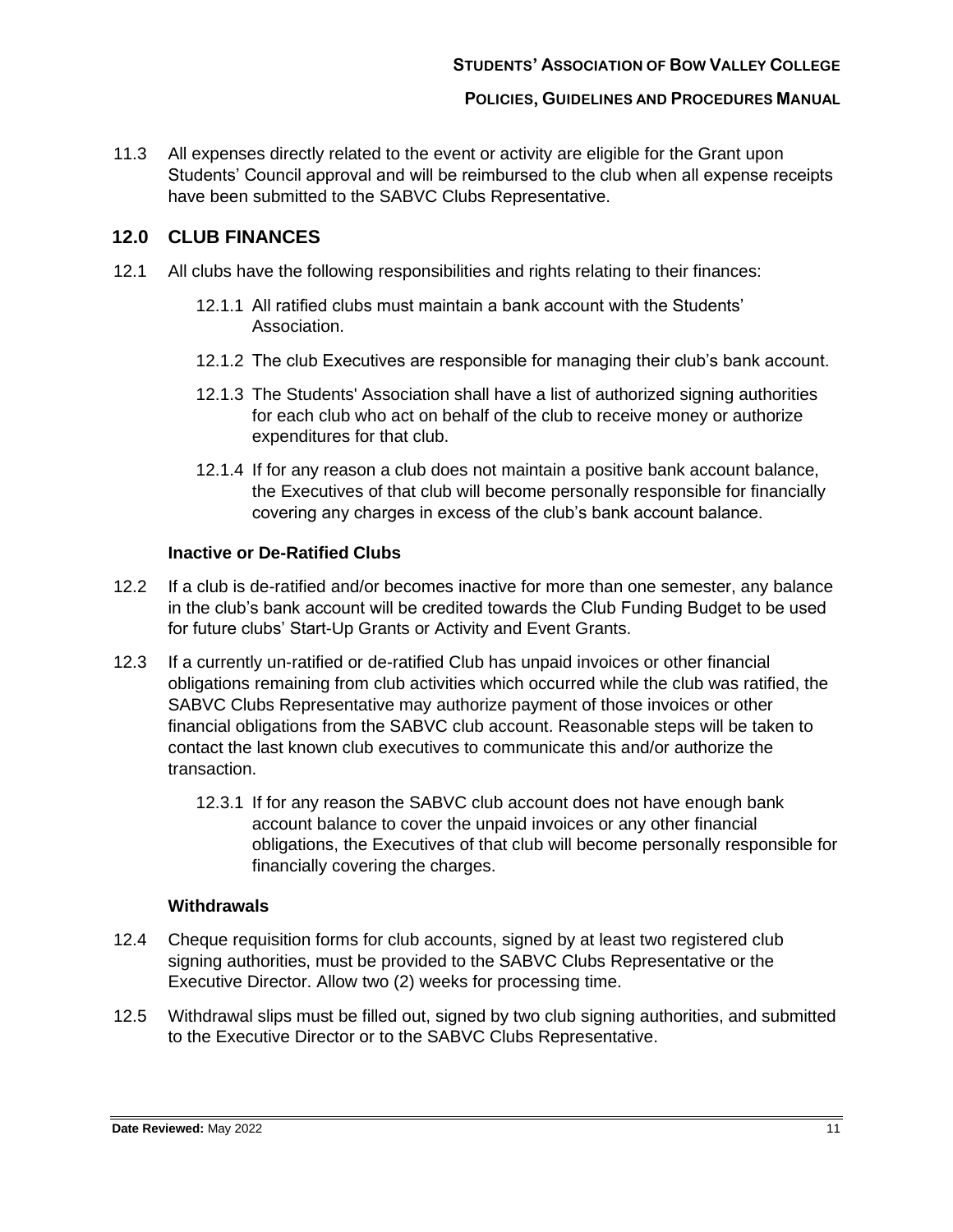#### **Receipts**

- 12.6 All receipts must be submitted to SABVC for all purchases and/or provided services, even if the money has already been withdrawn from the bank account for auditing purposes.
	- 12.6.1 In accordance to items 2.2.8 and 4.1.4, failure to submit receipts may result in disciplinary actions.
	- 12.6.2 Clubs that fail to submit receipt(s) of paid transactions will not get the reimburse(s). Clubs have up to two (2) weeks to submit their receipt(s) to SABVC Clubs Representative after the receipt's date.
	- 12.6.3 Repeatedly losing receipts may result in expenses being reimbursed instead of allowing for preliminary withdrawals using the withdrawal slips.
	- 12.6.4 If a receipt is misplaced, a memorandum explaining the expense must be signed by all three club signing authorities.
- 12.7 The mandatory Activity Reports must show all deposits, withdrawals, and expenses balancing, in accordance with section 4.1.7. Assistance for this reporting system is available through the SABVC Clubs Representative.

#### **Deposits**

- 12.8 Should any club make a profit on any event, activity, or fund drive, the profit shall be deposited with the club's bank account at the Students' Association. Such deposits are to be made within seven (7) business days of the event. Failure to do so may result in the de-ratification of the club.
- 12.9 Undistributed profits of any club shall be available to the executive of that club for their use to further the club's work in subsequent academic years, provided that the club remains ratified with the Students' Association.
- 12.10 All fund shall be kept in the SABVC safe until deposited into the club's bank account through the SABVC bank.

## <span id="page-11-0"></span>**13.0 HONORARIUM FOR EXECUTIVES**

- 13.1 Clubs that comply with item 4.0 and offer at least 1 event or activity per term (1 for Fall and 1 for Winter) will receive an honorarium from SABVC.
- 13.2 SABVC will pay the honorarium to only 2 club executive members.
- 13.3 The club is responsible for informing the SABVC Clubs Representative which executive members will receive the honorarium.

13.3.1 Full names must be provided via email or written letter.

13.4 Honorarium will be paid by the end of each term, Fall and Winter, after the activity report is submitted to SABVC.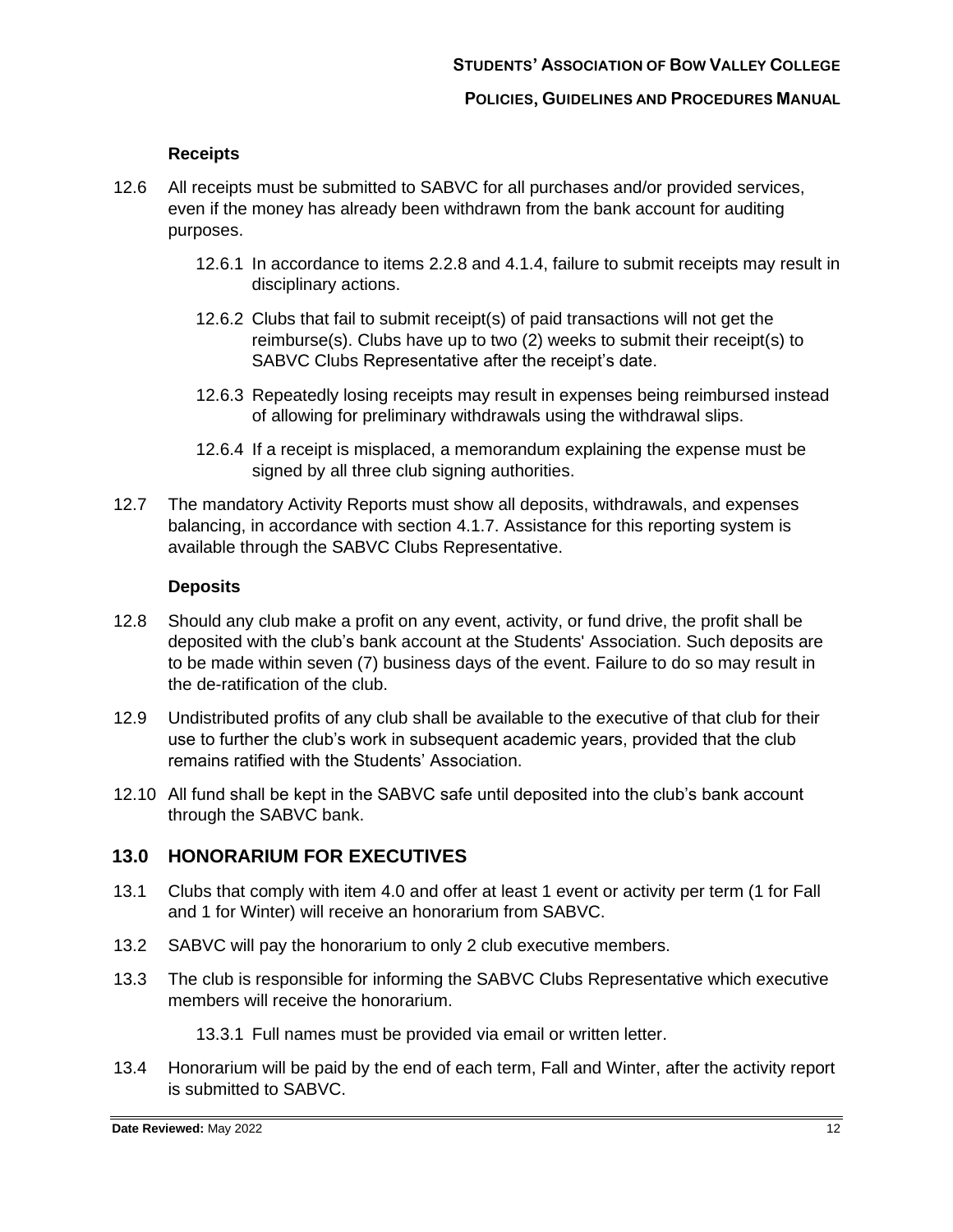## <span id="page-12-0"></span>**14.0 CONTRACTS**

- 14.1 Any contract that a club wishes to sign such as for hiring a guest speaker, renting equipment, or selling goods, must be submitted to the SABVC Clubs Representative for analysis and approval.
- 14.2 Contract(s) shall be submitted to SABVC Clubs Representative allowing one (1) week for analysis.
- 14.3 The SABVC Clubs Representative will consider the following items in determining whether or not to recommend a contract on behalf of a club for signing: the event or activity has been approved; the club has, or is likely to have, sufficient revenues in its bank account to cover the cost of the contract; and the request to sign the contract has been ratified by three (3) authorized signing officers from the club.
- 14.4 If the contract submitted is approved, the contract will be signed by the Executive Director of SABVC. In the absence of the Executive Director, the Director of Internal Affairs can sign the contract on behalf of the club.
- 14.5 Although SABVC signs the contract, club executives are totally responsible for the product purchased or the service hired as soon as the contract is signed for both parts (SABVC and the provider).
	- 14.5.1 Clubs have no authority to sign contracts.
	- 14.5.2 In some cases, depending on the service indicated in the contract and/or the amount charged, the Executive Director or the SABVC Clubs Representative may choose to bring the contract analysis to Students' Council approval.
- 14.6 Ratified clubs have no authority to bind the SABVC to any contract or agreement, oral or written of any nature whatsoever.
- 14.7 Any club who signs a contract on its own behalf will be subject to internal and external disciplinary action(s):
	- 14.7.1 Internal actions are up to and including de-ratification.
	- 14.7.2 External actions include, but are not limited to:
		- 14.7.2.1 The SABVC could pursue any legal recourse from the club.
		- 14.7.2.2 SABVC reserves the right to seek legal assistance to protect itself from any legal action that may occur. SABVC has no responsibility for contracts that are not signed by its representatives.

## <span id="page-12-1"></span>**15.0 CLUBS PROCEDURES AMENDMENTS**

15.1 Any portion of these policy / procedures which does not meet or exceed the standards required in legislation or regulation and comply with all applicable contracts and agreements as well as the Bylaws of the Students' Association shall automatically be deemed invalid.